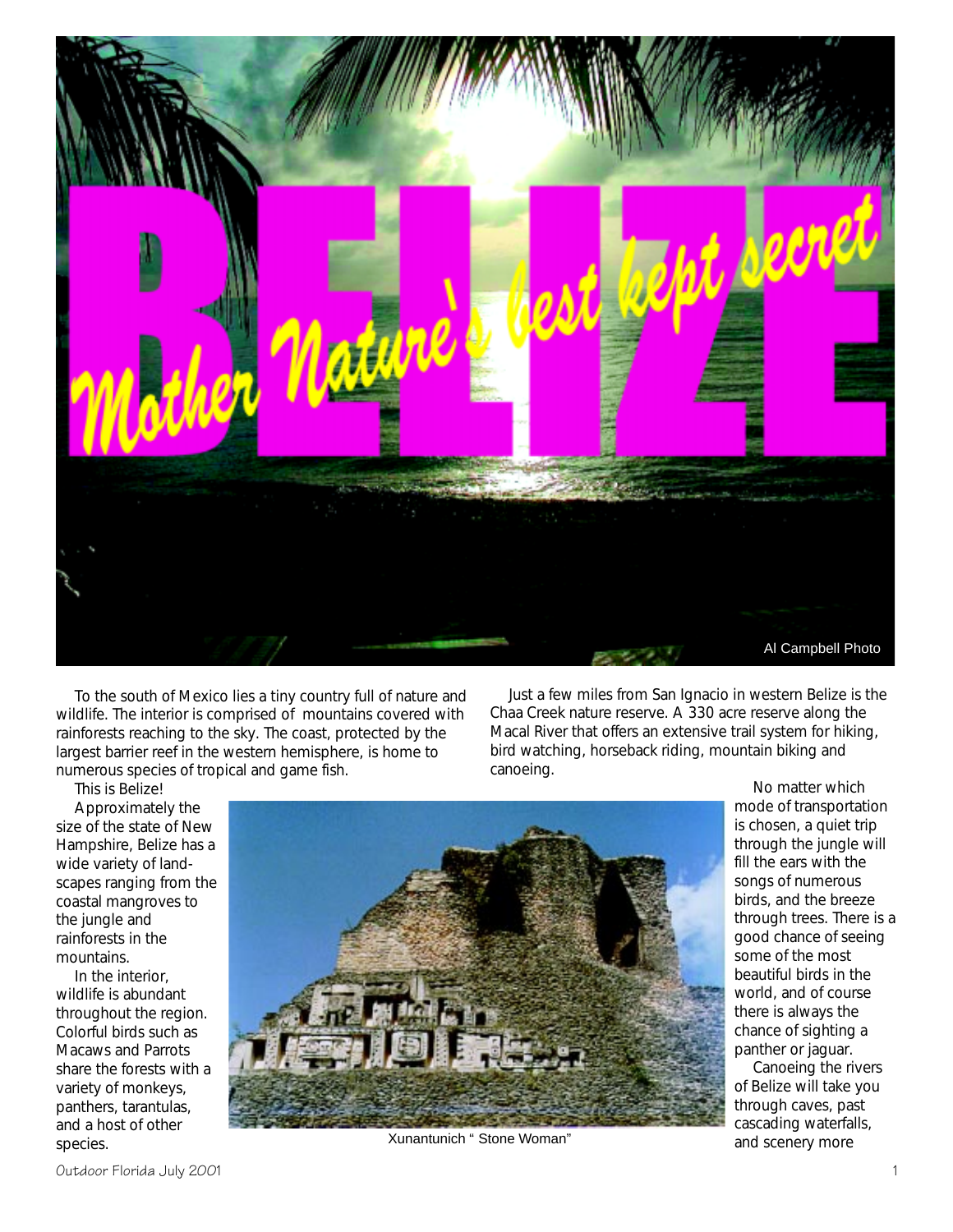beautiful and pristine than anything the mind can imagine. The rich nature found in this Central American jewel of a country will keep even the casual observer in a state of amazement. Reptiles are plentiful and can be seen frolicking on the banks of the rivers.

At the Chaa Creek Natural History Center are explanations



San Pedro Town

of how the barrier reef and Maya Mountains were formed, how the differing terrains support different vegetation and wildlife.

In the reserve is a butterfly farm that is home to the Belizean Blue, a gorgeous butterfly. The entire life cycle of the Belizean Blue

can be observed at the farm.

Xunantunich, perched atop a mountain, rises majestically above the rivers and streams that meander through the valleys below.

Xunantunich, "Stone Woman", is part of a chain of Myan Ruins that stretches through Central America. Located along the Mopan River about eight miles west of San Ignacio Town. Xunantunich, a major ceremonial



Sunrise at El Pescador, Ambergris Caye

center during the Classic Period, is composed of six major plazas surrounded by about twenty-five temples and palaces. "El Castillo", the pyramid at the south end of the site, rises 130 feet above the plaza.

Crossing the mountains on the Hummingbird Highway, the "Sleeping Giant" awaits visitors. The skyline of this

mountain range creates a remarkable resemblance to a giant laying down.

Forty percent of the country has been protected as parks and preserves, including the only Jaguar Preserve in the world. Belize is truly "Mother Natures Best Kept Secret". White sand beaches and palm trees line the coast.

Ranging anywhere from a stone's throw in the north, to over twenty miles off the mainland in the south, the barrier reef protects the coast from the damaging waves of storms from the Caribbean Sea.

Whether birding, hiking, camping, or fishing is your thing, Belize has a lot to offer. If city life is your cup of tea, Belize City, the only truly urban area sports a population of some 250,000. A very colorful city rich in culture, Belize City is the heartbeat of Belize. Nearly all of Belize's attractions, architecture, rain forest, reefs, jungle, and wildlife can be experienced on day trips from Belize City.

On the southern tip of the Yucatan Peninsula is Ambergris Caye, separated from Mexico by a channel cut by the Myans. San Pedro, the largest village on Ambergris Caye has sand streets, where bare feet are more common than shoes. The streets are lined with shops and boutiques, the beaches are white sand and coconut palms, the water is crystal clear and the barrier reef is in plain view. A popular

spot for vacationers of all walks, Ambergris Caye is truly one of the world's paradises. Again, if its hiking, fishing, swimming, snorkeling or diving. This is one of Belize's crown jewels.

Another of Belize's peninsulas, toward the southern end

of the country, is Placencia. One of the country's fastest growing (and that's not very fast) resort areas. Here too, you will find long white sand beaches and coconut palms, fabulous fishing, diving and swimming. The barrier reef is about 20 miles offshore at Placencia, but the water remains crystal clear and there are some of the most beautiful little islands just a stone's throw away.

This country, Belize, has a world of pleasure just waiting

to be experienced by anyone who is ready to put the brakes on and slow down to relax and enjoy.

 $\alpha$  phone number: (800) 624-0686.  $\alpha$  by  $\alpha$  and  $\alpha$  filter  $\alpha$ For information about tour packages and accommodations, contact the Belize Tourism Board at www.travelbelize.org or write to Level 2, Central Bank Building Gabourel Lane, PO Box 325, Belize City, Belize. US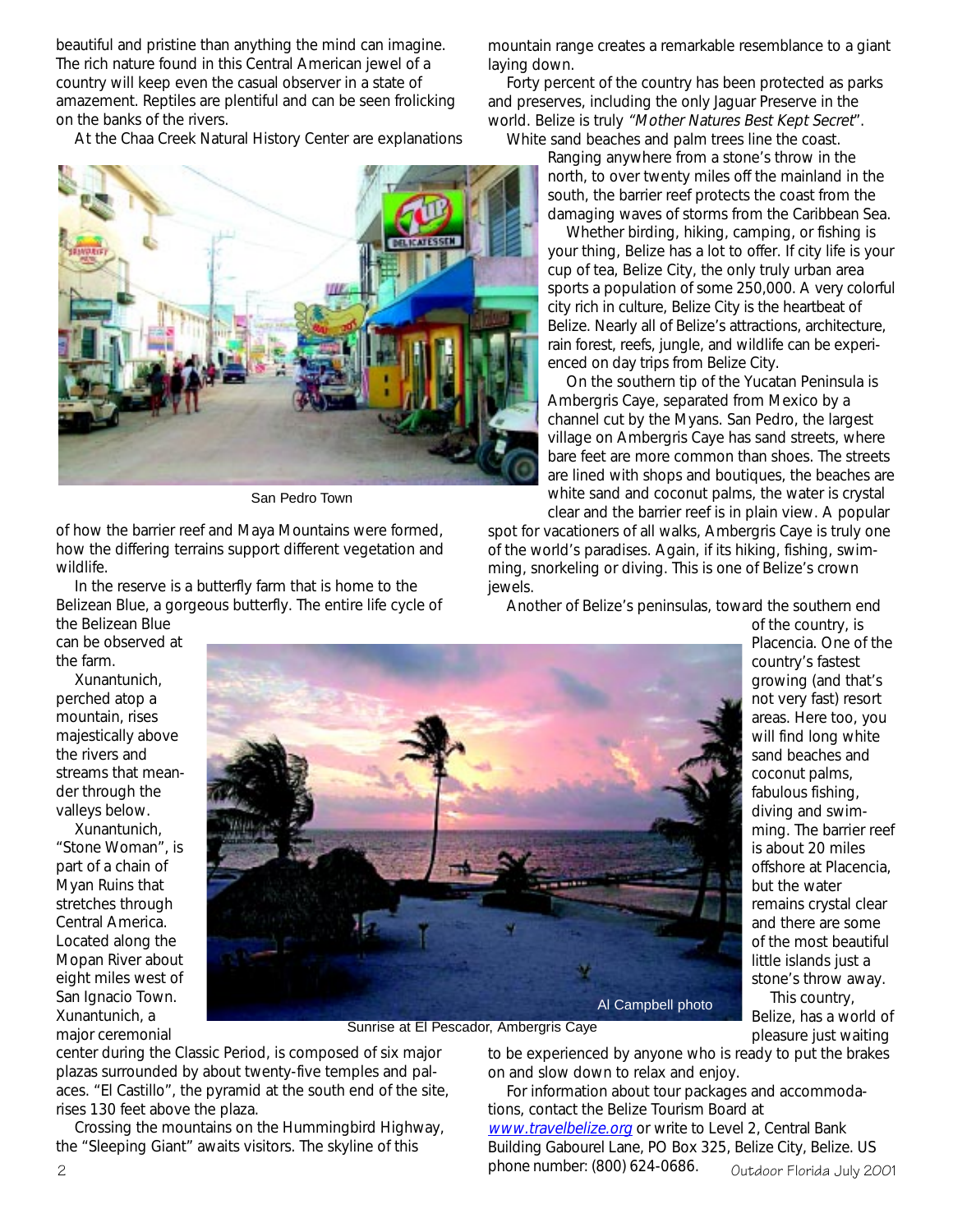## **FISHING THE FLATS**

For a novice fly fisherman like myself, or seasoned veterans like the ones I fished Belize with, there can't be a much more beautiwhen you set the hook. These 2-5 lb fish waste no time getting into the backing on your reel. Of course, now I had to learn to fight a fish on a fly rod, and luckily I landed my first fish.

ful experience on salt water. Having spent most of my life fishing with bait casters, spinning gear, and trolling, fly fishing was extremely challenging.



Fishing

Ranger Station at Sapodilla Caye Marine Reserve near the reef off Placencia

with Phil Monahan, editor of American Angler, and a whiz with a fly rod from North Carolina, Al Campbell, another natural with a fly rod and a freelance writer and photographer from Rapid City, SD, Jason Wood, an editor with Saltwater Sportsman from Boston, Kathryn Fox, publisher of American Angler, Saltwater Fly Fishing, and Fly Tyer from Vermont, and Harry Canterbury, publisher of Outdoor Adventure Sports, Peoria, Il, the pressure was on.

With the rising sun, we left El Pescador Lodge on Ambergris Caye, two anglers per boat, 23 foot skiffs, each with a guide, in search of bonefish. I was paired up with Phil the first day with Jorge as a guide. It was a beautiful day on the water, blue sky, mild breeze, and crystal clear water. It wasn't long before we were on a school of mudding bonefish. I had the deck first and with the breeze blowing, I was having difficulty placing my fly where it needed to be. After a few frustrating casts, I relinquished the deck to Phil. Immediately, I knew I was out of my league with this guy. Phil fished the school for quite a while, artfully placing his fly



Having broken the ice, it was my turn to eat and Phil proceeded to catch one bigger than mine. I was still a B. We were on schools of bonefish nearly all day. My casting was

improving slowly, and we each caught our share of bonefish.

When we returned to El Pescador, we found some shade and a breeze and relaxed with the others in our group until dinner. Dinner at El Pescador is a fabulous offering every night. All of the guests at the lodge eat at the same time and share stories of their day. I have never been in a more relaxed atmosphere among total strangers in my life. Everyone at El Pescador is treated like family.

The next morning, I was paired with Harry, who wanted to shoot some video for his TV show. This gave me a lot of deck time and enabled our guide, Erlindo,

exactly where Jorge suggested. The bonefish weren't cooperating. Phil then turned the deck back over to me with some instruction on casting and proceeded to eat his lunch. Jorge, a skilled guide, worked hard to position the boat per my ability. On about my fifth cast, I had a bonefish and a new nickname that



Phil Monahan and Kathryn Fox on Robert's Grove Skiff with guide Ewart.

started with a B, and ended with a d. I have always subscribed to the theory that in fishing and golf, it is better to be lucky than good.

Outdoor Florida July 2001 1 and  $\overline{5}$  3 The thrill of bonefishing becomes evident immediately

to help me with my technique. With nearly all of the deck time, I had to make Harry fish so I could rest a little. I was having a very productive day with the bones. Al had given me some flies he had tied and named "Shrimpf", which